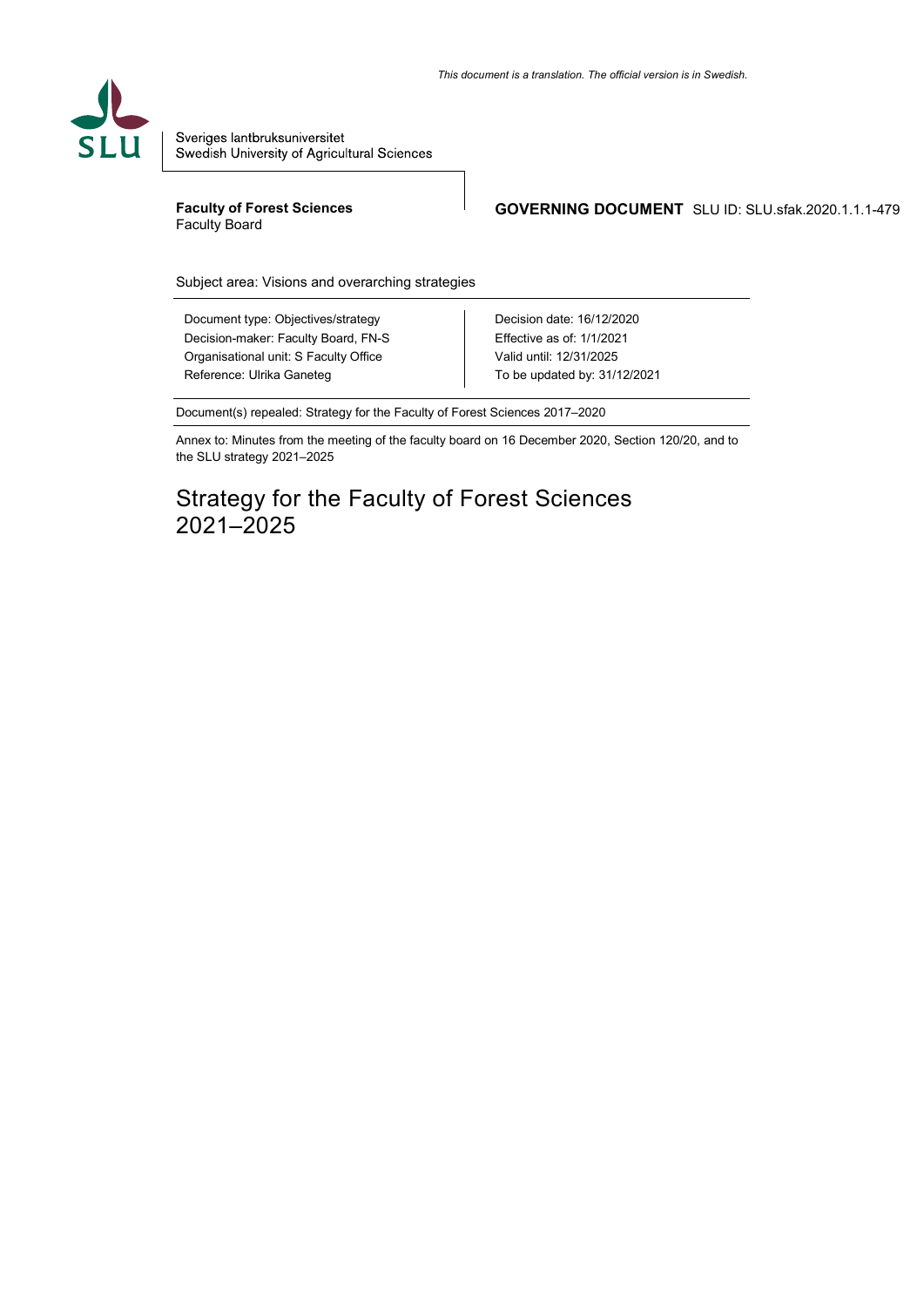# 1. Introduction by the faculty

The Faculty of Forest Sciences conducts internationally advanced research and environmental monitoring and assessment. Its undergraduate programmes are the backbone of Sweden's access to university-trained staff in the forestry sector. Collaboration with other public authorities, the forestry industry and special interest organisations are an important part of its activities. In terms of budget, the faculty is the second largest faculty within SLU.

Internationally, the faculty has several successful environments within its fields of research. The *Future Forests* programme conducts synthesis-oriented interdisciplinary projects and innovative communication. Several research infrastructures are administered jointly within a separate organisational unit. SLU is ranked first internationally in the field of forestry research by the Center for World University Rankings (CWUR). The faculty's goal is for SLU to maintain and develop this position through a combination of basic and applied research in collaboration with researchers at other universities and institutes and in collaboration with the Swedish forest sector.

The forest and its resources play a crucial role in the transition to a sustainable society that is an outgrowth of a circular bio-based economy. This is why forest research is a growing field; more and more ecosystem services are in demand, individual research areas are becoming more specialised and we need interdisciplinary methods to study many of the issues important for society. This makes it increasingly important to prioritise which areas SLU's forestry research should focus on, as existing resources are far from sufficient to cover all important aspects.

The undergraduate flagships have long been the Forest Science Master's programme and the Forest Management Bachelor's programme. While the Forest Management programme continues to maintain a strong position with a good influx of students, in recent years the Forest Science programme has seen fewer and fewer applicants. However, demand for forest science graduates remains high. Important development efforts were initiated during the previous strategy period and continue to be important for the new strategy. The ambition is to revitalise the programmes, recruit new categories of students and expand the range of forest programmes to additional locations. New programmes are to be in demand and the graduates attractive for employers both in Sweden and internationally. The design of the programmes will be updated, e.g., so that distance teaching and learning are natural parts of programmes. This will provide more flexible access to education and makes it less important where teachers are based. At the same time, the faculty can expand continuing professional development. The link between research, education and environmental assessment remains important, e.g., to translate new knowledge into actions through the students.

The faculty runs environmental monitoring and assessment (EMA) programmes related to forest resources, land, climate, landscape, biodiversity and wildlife. Data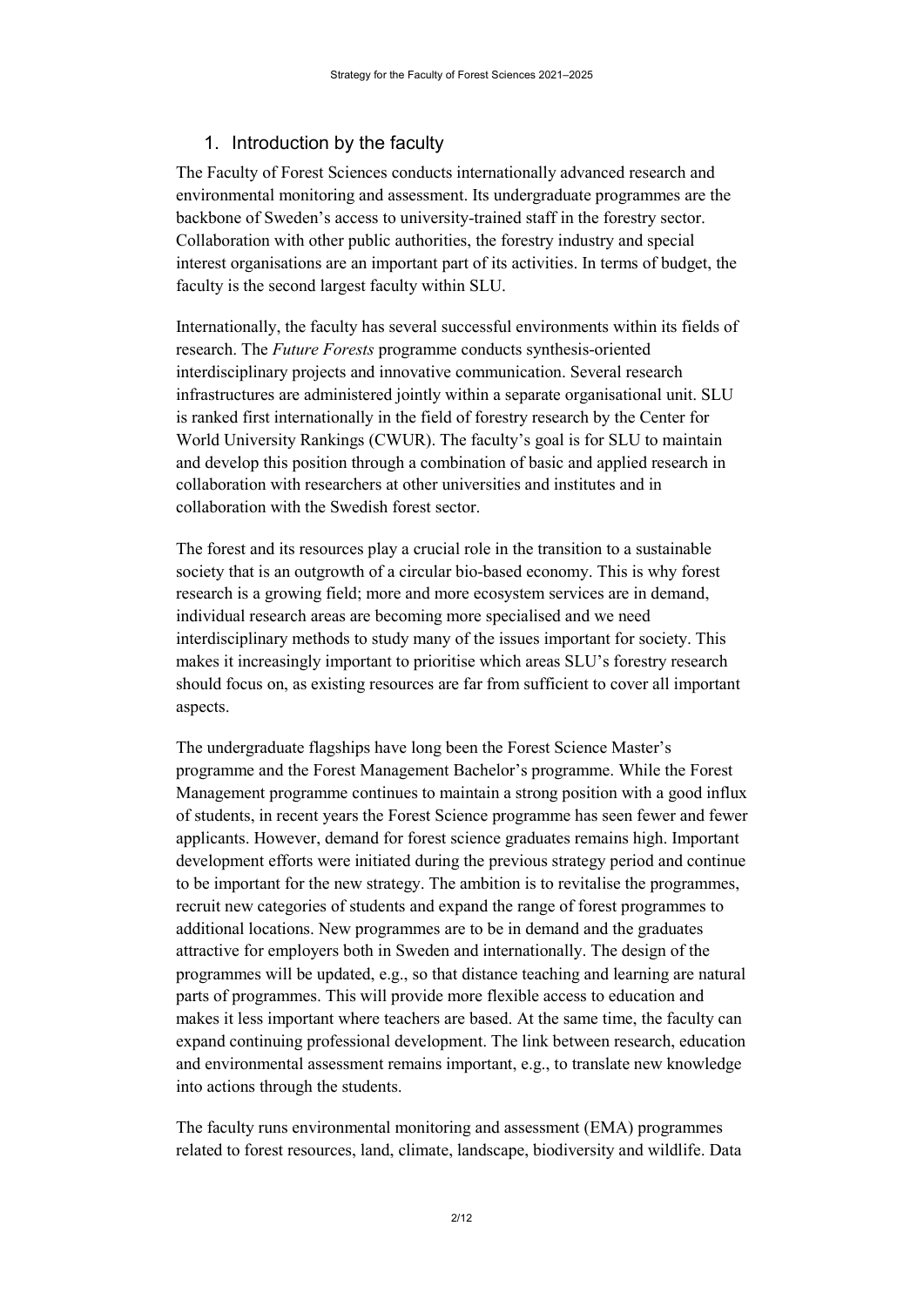and analyses from the programmes are widely used in the forest and environmental sectors, e.g., for follow-up of environmental objectives, scenario analyses, and in meeting international reporting requirements that are often governed by the EU and international conventions. An important example is the reporting of greenhouse gases in accordance with climate conventions. Several of the faculty's EMA programmes are at the forefront of international research, both in terms of collection methods and analyses. However, cuts in funding for these efforts have posed significant challenges recently. The ambition is for the measures linked to the new strategy to clearly demonstrate the great importance of EMA for making decisions needed for sustainable development in the land-based industries, in line with Agenda 2030. This will enable securing new resources and supporting operations.

The faculty interacts well with the surrounding society. Our expertise and knowledge are in demand and valued by many stakeholders: politicians, the Government Offices, public agencies, the commercial sector, special interest groups and individual citizens. Formal cooperation agreements have been established between SLU and several other organisations. An external strategic advisory group, which includes a wide array of stakeholders in the forest sector, provides regular input on the faculty's activities.

The internationalisation of research, education and EMA is both natural and important. Researchers are often best positioned to establish their international networks themselves, but collaboration agreements can be important in supporting these efforts. During the previous strategy period, the faculty's international collaborations have been improved. For example, SLU has been designated the host for the IUFRO World Congress 2024, a major scientific congress. Within the upcoming strategy period, the faculty intends to expand internationalisation of undergraduate education and continue to support the internationalisation of research through partnership agreements as needed. The special opportunities offered by IUFRO 2024 will be leveraged.

Work with equal opportunities is and will remain an integral part of the faculty's efforts, where we ensure that all employees and students are educated about gender equality and equal opportunities. The role of the faculty is to develop and ensure that the forest sector achieves equality through expertise, education and collaboration. Equality in student recruitment, recruitment to senior positions and teaching are areas that need improving.

Attracting expertise and employees is crucial for the faculty's efforts to maintain its internationally leading position. A very important issue for the faculty is creating incentives for younger successful staff to remain at SLU. Many stay only if there is a real possibility of becoming a professor. This highlights the importance of reforming the current system to enable promoting more staff to professor while also more clearly defining career opportunities within SLU for other staff.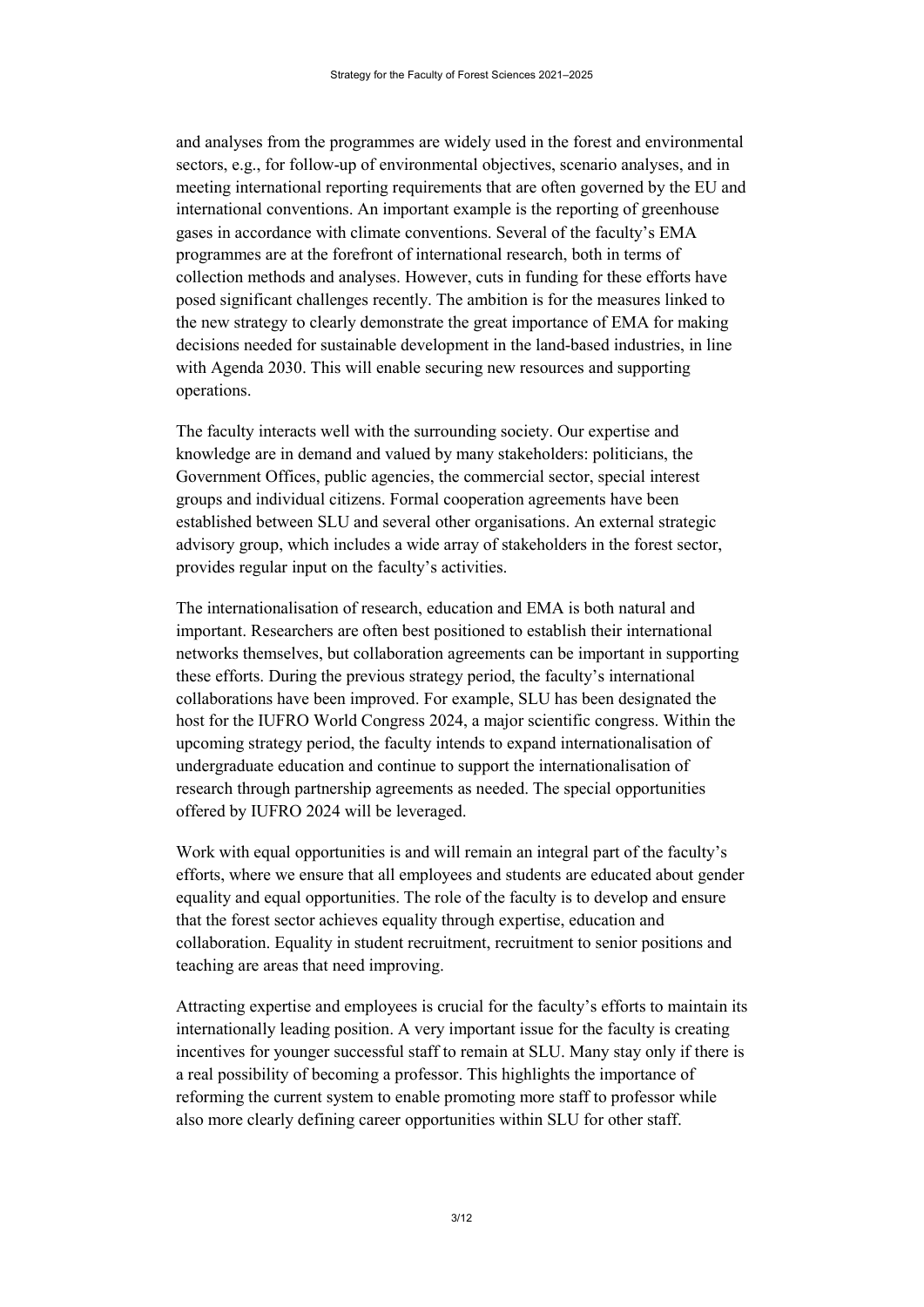### 2. Focus areas, overall objectives and subcomponents

# *2.1 Overall objectives and subcomponents for focus area 1 in concrete terms Focus area 1: SLU's next step for sustainable development*

*Overall objective*: In a changing world, SLU is a world-class university that plays a key role in the transition to a sustainable society.

The faculty plans to double down on its focus on sustainability issues. The potential is good as its work already contributes substantially to sustainable forest and natural resource management. The faculty intends to strengthen interdisciplinary research and expand qualitative and quantitative systems perspectives on forestry's role in which ecosystem services are obtained. This is important not least in light of climate change, where adapting forestry to new conditions is crucial. SLU's new forestry programmes will deliver the necessary expertise for transitioning society to a bio-based economy. EMA will provide an even more solid foundation for deciding how society should focus on sustainable development. The link between research, education and EMA needs to be strengthened.

*a) SLU's degree programmes recruit enough qualified students and doctoral students to meet the needs of a sustainable society.*

The faculty will increase the volume and revise the content and format of its education. Forestry programmes will be offered in more places and through distance education. Existing programmes will be supplemented with new ones aimed at new student groups. This will allow the faculty's programmes to better attract and reflect all groups of the population. Most of the programmes will be offered as general degrees programmes, which enables a more flexible course of study and better diversity in knowledge profiles. It is also important to continue offering professional degrees to ensure specific and in-demand key expertise for the forest sector. The degree programmes will include courses that prepare students to understand forestry based on national and global goals for production, the environment, and sustainability and courses that attract international students to the faculty's undergraduate and Master's programmes.

The scope of the faculty's doctoral education should also increase to meet the need of personnel with doctorates within and outside of academia, both nationally and internationally.

# *b) There is an increased demand for scientifically based knowledge and decision-making data from SLU.*

The faculty's research and EMA maintain a high standard. By combining EMA and research, SLU can deliver high-quality material to base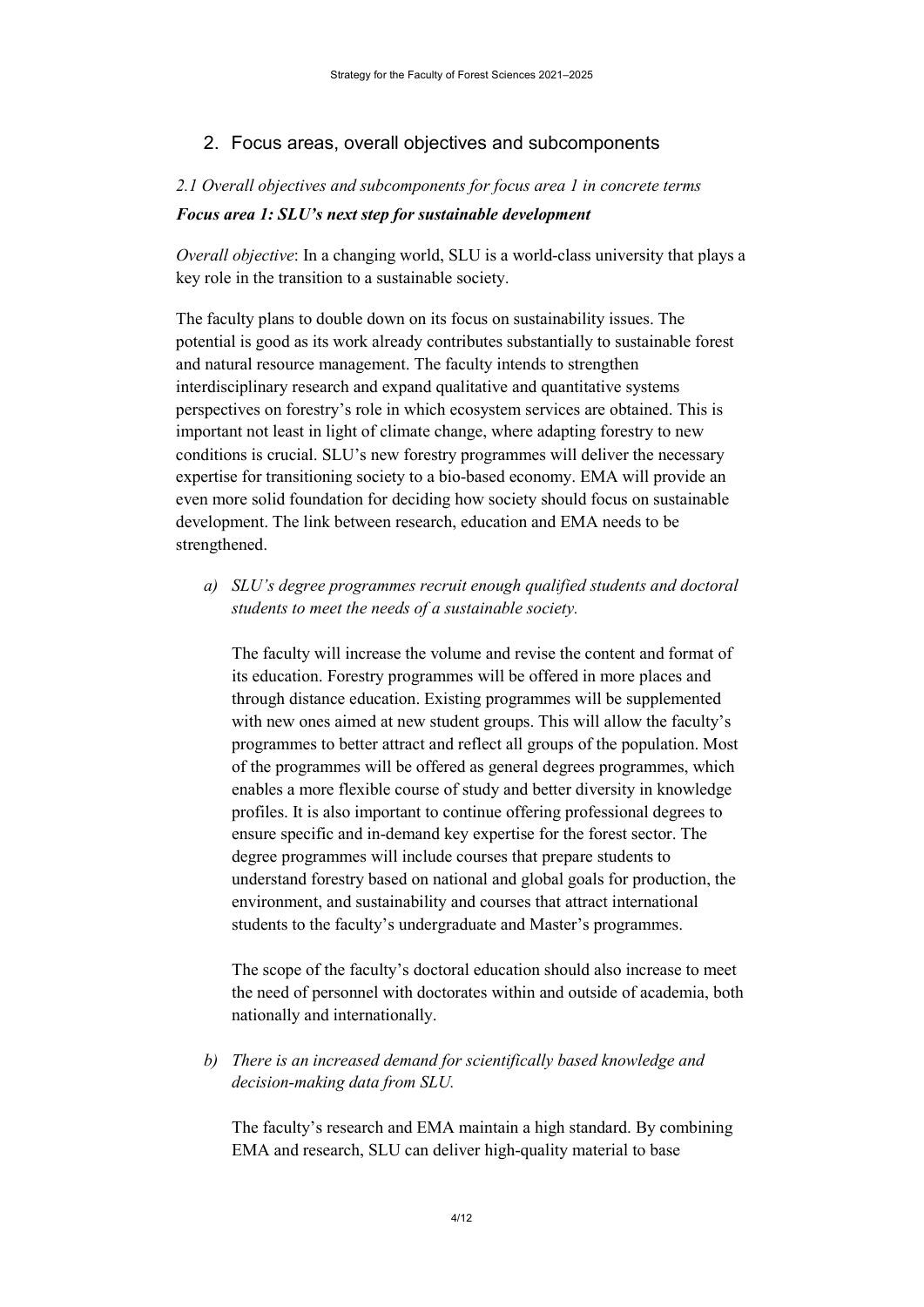decisions on that is scientifically grounded, allowing more and more groups in society to use the material.

The faculty's long time series of data from EMA and field research are unique resources. The coming strategy period will include work to improve data availability to support public agencies, researchers and other stakeholders. We anticipate that improved availability will also increase the scope of national and international research and EMA collaborations. The use of EMA data and expertise will also be expanded in our degree programmes.

*c) SLU is an attractive partner and driving force for the green transition of industry and other parts of society.*

Sustainable use of forest resources requires good collaboration between parties with complementary skillsets. The faculty has the broadest expertise in forestry in Sweden and wants to be a unifying force for collaboration between forest research and other stakeholders in the forest sector. Effective collaboration is necessary to achieve the lofty goals for sustainable development in forestry, while taking into account all important ecosystem services. This requires a greater degree of coordination both within SLU, to ensure that employees' skills are efficiently used, and between organisations in the forest sector. The faculty also wants to advance its positions in important international organisations and processes that drive the green transformation within the private sector and public administration towards a circular bioeconomy. Important ongoing processes include the national forest programme and the regional forest programmes. Furthermore, political decisions regarding forestry are increasingly made at the EU level, so the faculty should increase its collaborative ambitions within the EU.

*d) The ability to adopt a system perspective and to integrate all sustainability dimensions has been developed.*

An interdisciplinary approach has an obvious role at the faculty and will be further developed within such areas as the *Future Forests* platform*.* In the strategic research area *Trees for the Future*, modern molecular biology will be linked to practical forest management and silviculture to provide a scientific basis for sustainable forestry in a changing world. An important component is breeding trees that are adapted to a changed climate. The faculty is planning to strengthen modelling expertise to expand opportunities for qualitatively and quantitatively describing the connection between forest management and ecosystem services. Knowledge from different research fields is systematised to allow its use in scenario analyses to evaluate the effects of different forest management strategies.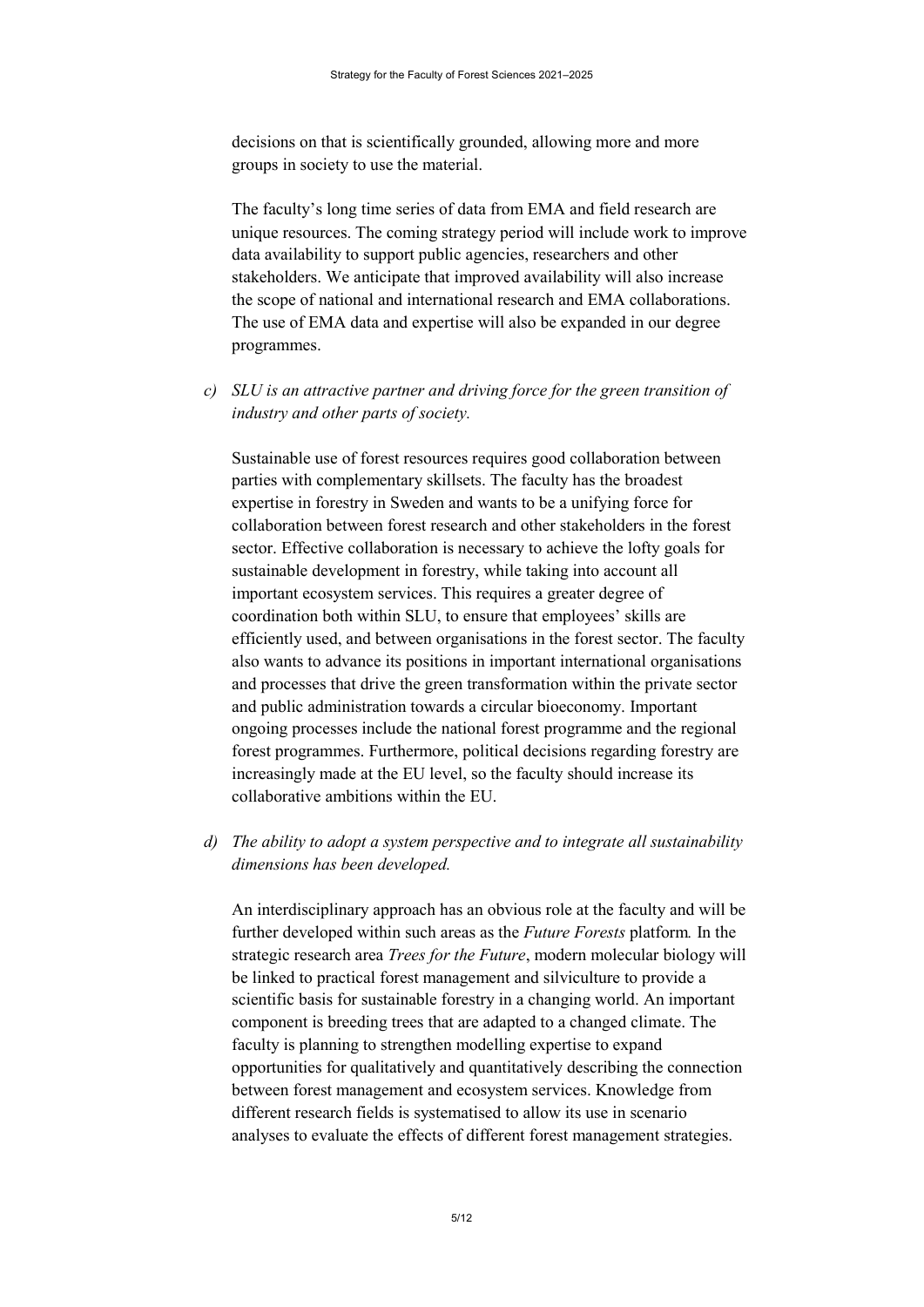The faculty has extensive experience of contributing to the national forest impact assessments (SKA) that are regularly carried out by the Swedish Forest Agency. The faculty uses the Heureka model, which is an AI-based system for scenario analysis and forest planning. Heureka is widely used in Swedish forestry, making it an excellent tool for bringing new knowledge, in model form, to practice. During the coming strategy period, the faculty will contribute to SKA-22, and in this way will further develop the Heureka system.

*e) SLU leads the way by ambitious internal sustainability work that includes all sustainability perspectives.*

The faculty's employees have a genuine interest in SLU's internal sustainability efforts. Several departments at the faculty were among the first within SLU to obtain environmental certification. This natural drive to find sustainable solutions and active efforts within environmental certification will continue. Sustainability perspectives are a natural aspect of all policy processes at the faculty.

*2.2 Overall objectives and subcomponents for focus area 2 in concrete terms*

#### *Focus area 2: SLU in the digital society*

*Overall objective*: SLU contributes to the digital transformation and uses it to support the transition to a more sustainable society and to increase the quality of our activities.

The faculty will take a leading role in the necessary research for the revolutionary digital transformation of the forest sector, where new "digital ecosystems" will transparently support more efficient forestry that will more transparently interact with society. Together with other faculties and the university administration, the faculty will contribute to the development of internal digital infrastructures that streamline all parts of its activities. The coronavirus pandemic has resulted in initial steps being taken. This development will continue within the coming strategy period. Within EMA, SLU and the faculty are at the forefront of digital developments. This position must be solidified and strengthened. New, distancebased forms of instruction will be developed in undergraduate programmes, allowing the best teachers to be provided regardless of where the students are located.

#### *Subcomponents*:

*a) SLU makes full use of the opportunities of digitalisation in its education, research, and environmental monitoring and assessment.*

The land-based industries are uniquely positioned to both streamline and better interact with society if the possibilities of digitalisation are fully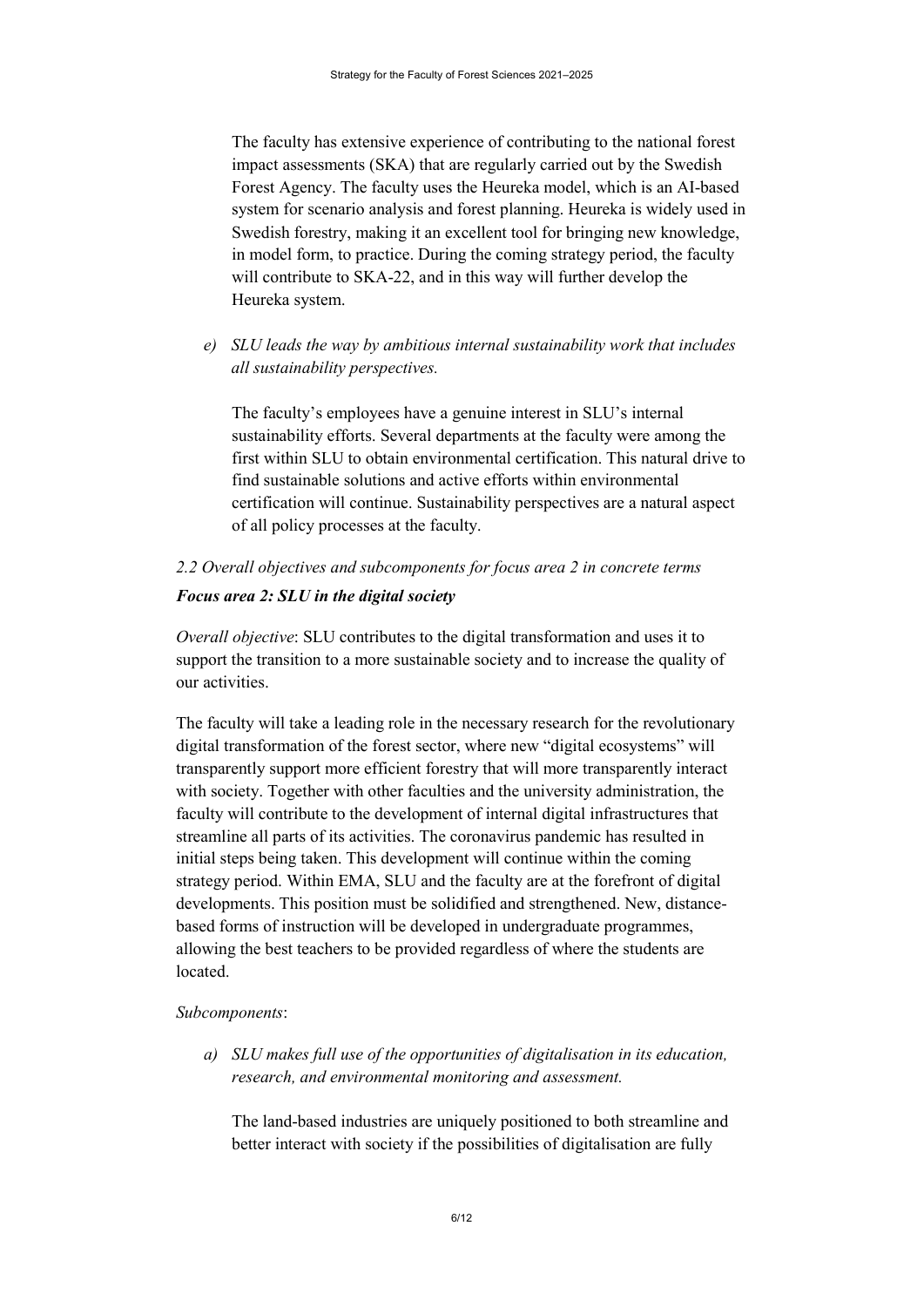leveraged. In the Swedish forest sector, companies and public agencies are preparing for the digital leap that will allow Sweden to maintain its international competitive advantages while forestry becomes transparent and sustainability issues are better communicated with all stakeholders.

The faculty will lead parts of this development through innovative research and increasing digitalisation of its programmes and courses. EMA has long actively worked to leverage digitalisation and contribute significant data that are useful for purposes other than their original intent. For example, these datasets are very interesting for the development of AI applications. EMA will continue working to make collected data open, easy to use and quality assured. Digitalisation has a key role to play in each of these aspects.

To ensure internal access to expertise, the faculty's digitalisation skills will be improved and expanded. Internal networks will be established so that the faculty's researchers, teachers and environmental analysts can support each other in this effort. New collaborations will be established to drive development together with other leading research environments and practitioners.

Digitalisation supplements traditional campus studies. SLU and the faculty will develop high-quality distance courses to attract students who have difficulty participating in campus-based courses. Distance teaching also opens up new opportunities for attracting international students and for taking part in international student networks. It also means that the best teachers can participate regardless of where students are located.

*b) The content of the degree programmes is adapted to students' future professional roles in the digital society.*

The new programmes will be developed in consultation with employers and adapted to their future needs. For continued development and relevance, it is important to create a structure in which employers systematically contribute at both educational and strategic levels. The faculty will also promote more systematic alumni efforts.

*c) SLU is on the cutting edge of research related to digitalisation within our areas.*

The faculty will drive development in the research fields linked to digitalisation, something we are already strong in today. Some examples are ongoing research within the Mistra programme *Digital Forests* and AI linked to bioinformatics, genetics and forestry breeding. Digitalisation is a broad area and can be expected to have a significant impact in other parts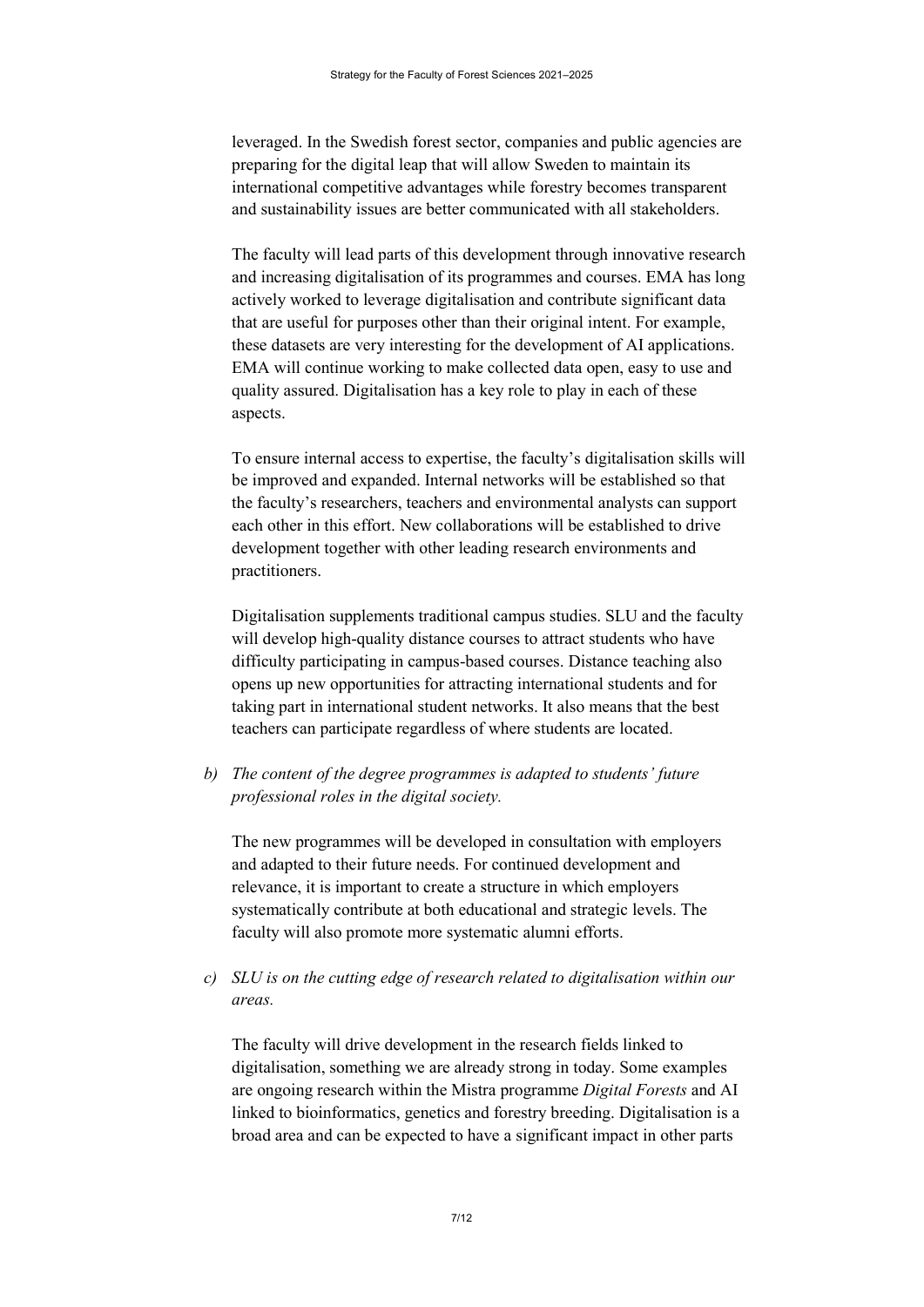of SLU's activities. The term *precision forestry* is increasingly used to describe a future where forest owners and society have access to detailed information about the forest's biophysical state and can control forestry in detail to achieve set goals for forest owners and society. This means a digital information chain that is made available to control the entire forestry process from forest to industry. With this goal in mind, digitalisation will play a central role in several research areas.

*d) SLU has developed the infrastructure and system capacity and ensured the necessary competence and expertise to meet the opportunities and needs of the digital transformation.*

For all activities to fully leverage the possibilities of digitalisation, SLU needs to upgrade its basic infrastructure. Collaboration between the faculty's various activities and IT as operational support needs to be developed.

The faculty will be characterised by efficient and accessible digital meeting places for students and staff, accessible and comprehensible data, and shared use of systems. Development of new methods is continually ongoing and characterises the faculty's work, e.g., e-DNA and AI solutions that develop and streamline research and EMA.

# *2.3 Overall objectives and subcomponents for focus area 3 in concrete terms Focus area 3: One SLU*

*Overall objective*: A stronger, unified SLU – both internally and in our external contacts.

The faculty wants employees and students to have a sense of involvement, trust, and commitment, and for them to take collective responsibility for our activities. The faculty is positive toward the SLU-wide ambition to harmonise administrative procedures and methods to improve efficiency and strengthen cohesion at SLU. The potentials from having a decentralised organisation will be better utilised, and the harmonisation process will consider different conditions for different activities and locations.

#### *Subcomponents*:

*a) Active and systematic work to promote a good work environment, gender equality and equal terms is conducted, wherein proactivity and internal learning are guiding principle.*

The faculty will be an attractive and stimulating workplace where employees can develop and thrive. The environment will be characterised by an open and encouraging culture and free-flowing communication with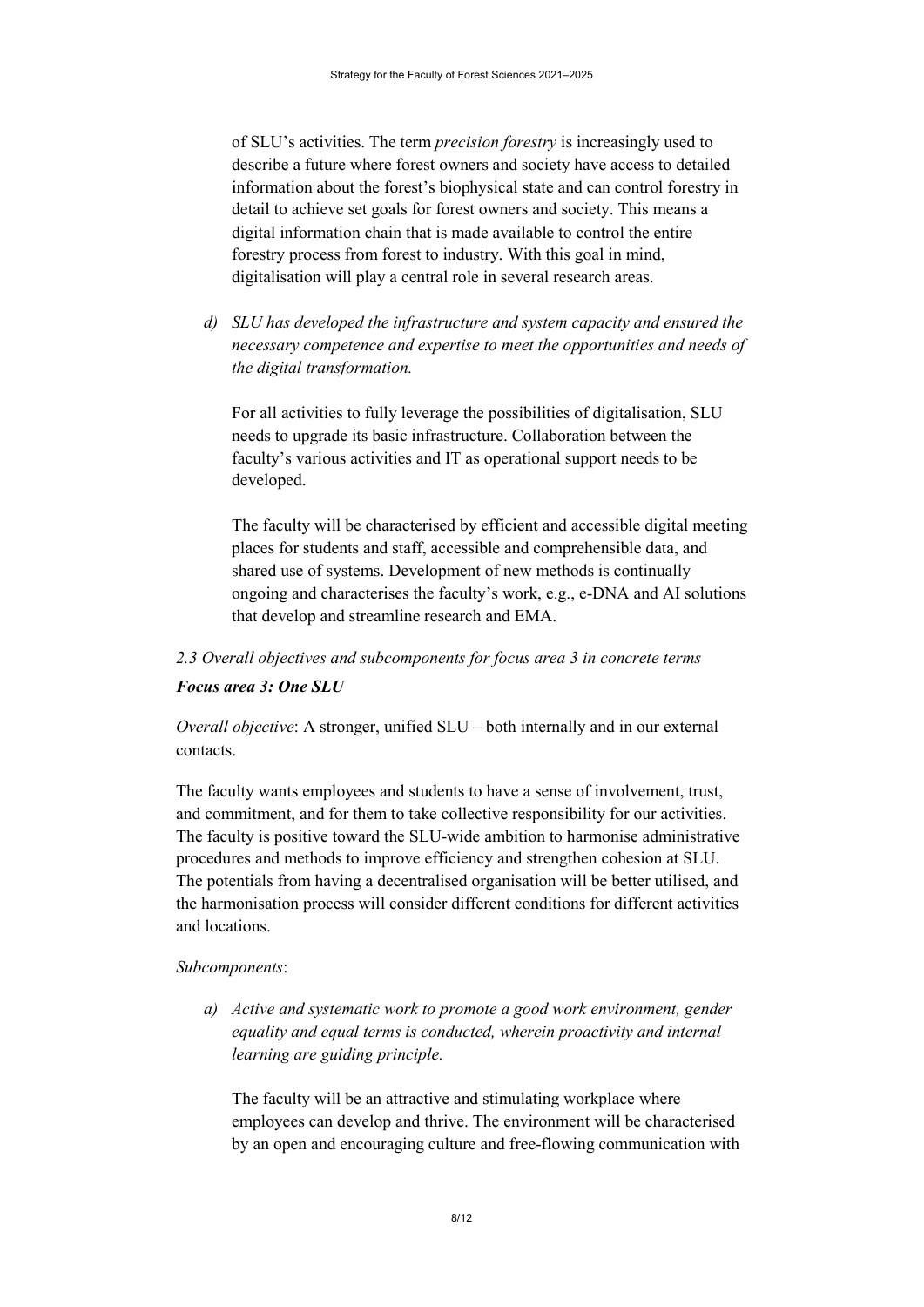constructive feedback and a professional approach to any conflicts. Professional development of management skills and clear career paths are ways of empowering staff.

All employees and students are to be informed about gender issues, equal treatment and norm criticism and are to contribute to promoting equal rights and opportunities in the workplace, in the study environment and in future careers. The faculty will be characterised by students and staff contributing to discussions on and advancing the faculty's and SLU's work with equal treatment, gender mainstreaming and norm-critical perspectives. Students and staff help develop gender equality and equal opportunities in the forest sector by being well-educated ambassadors with good insight into sector-specific challenges and conditions in the area.

The faculty will ensure an inclusive study and work environment where employees and students are protected from harassment and discrimination. The faculty will actively work to ensure that the work and study environments are characterised by diversity and openness. The faculty will encourage both students and employees to critically examine their own culture and question norms that risk creating unequal power relations, discrimination and harassment. The equal opportunities and gender equality perspective is integrated in all degree programmes and is a common thread throughout the programmes with a clear purpose and goal to move toward.

To create systematic, integrated and internally supported gender equality and equal opportunities with a clear division of responsibilities, the departments are operationally tasked to manage and follow up these in the same way as research, education, EMA and collaboration. Everyone, both employees and students, can propose and organise equal opportunity and gender equality activities using funding from the faculty's equal opportunities fund, which aims to create conditions for organisation-based and integrated work with gender equality and equal opportunities.

*b) SLU has stronger, cohesive environments, wherein our mission to conduct first-cycle education plays a larger role and has gained increased status*

By increasing teaching volume, education will become more important within the faculty. To this end, it is important to improve the attractiveness of teaching, e.g., by valuing teaching higher when evaluating merit.

*c) SLU has seized the opportunities offered by a geographically dispersed organisation by facilitating and strengthening collaboration across geographical and organisational boundaries, as well as between areas of activity.*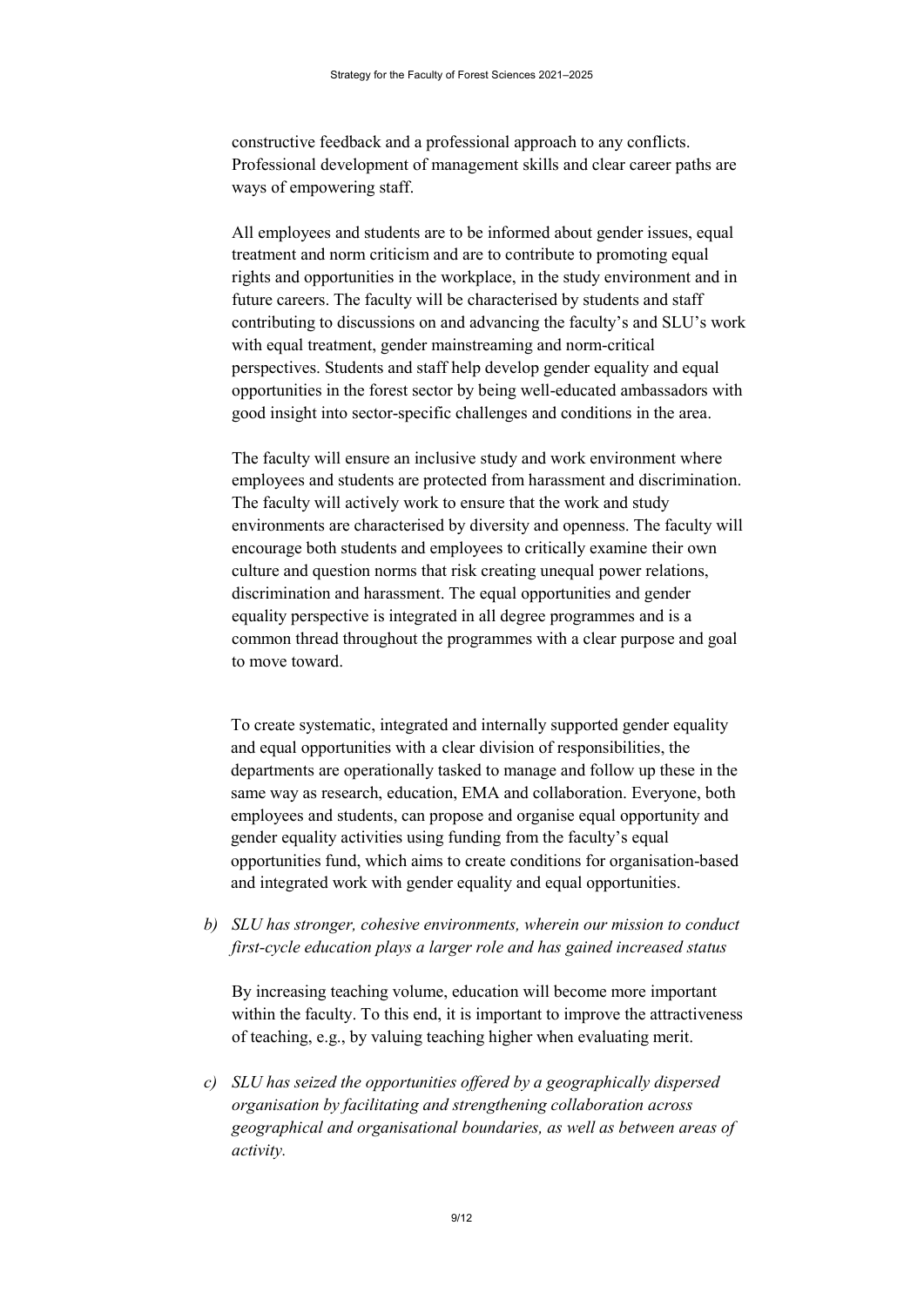The faculty has operations in many locations, but primarily in Umeå, Uppsala, Alnarp, Skinnskatteberg, Grimsö, Vindeln, Asa and Tönnersjöheden. Some of the faculty's departments are located in multiple places. There is extensive experience with collaborating across geographical boundaries, and the faculty is continually offering incentives for researchers, teachers and environmental analysts to collaborate across departmental and geographic boundaries. Being located in several locations improves opportunities for external collaboration and an education that is more inclusive, a strategy that will continue to be developed over the coming strategy period. The faculty will also actively contribute to a review of existing internal collaboration organisations to increase understanding within SLU of how internal collaborations are organised.

*d) The harmonisation of procedures and processes has created equal opportunities, regardless of the part of SLU to which employees and students belong.*

Each of SLU's operations and locations has something unique that is worth preserving and developing. Being geographically dispersed is a strength that will be utilised better. At the same time, it is important to create and offer equal opportunities regardless of activity and location. For example, this could apply to opportunities for exercising good leadership and employeeship and to the quality of the learning environments. This can be achieved by harmonising administrative processes and opportunities and having appropriate organisational solutions that consider the varying conditions for different activities and locations. The faculty will have qualified and professional operational support that provides good service and contributes to a quality-assured and effective exercise of its power as a public authority.

*e) By combining the roles of university and expert authority, SLU has advanced the development of knowledge.*

The faculty works closely with several stakeholders in the forest and environmental sectors. Many of these base decisions on in their daily work on material from SLU. The faculty intends to improve the link between EMA and research to further increase the quality of the data and documentation it prepares for decision-making bodies. We can expand collaboration between stakeholders and the faculty's researchers and environmental analysts with a greater focus on interdisciplinary approaches and on issues relevant to developing forest policy.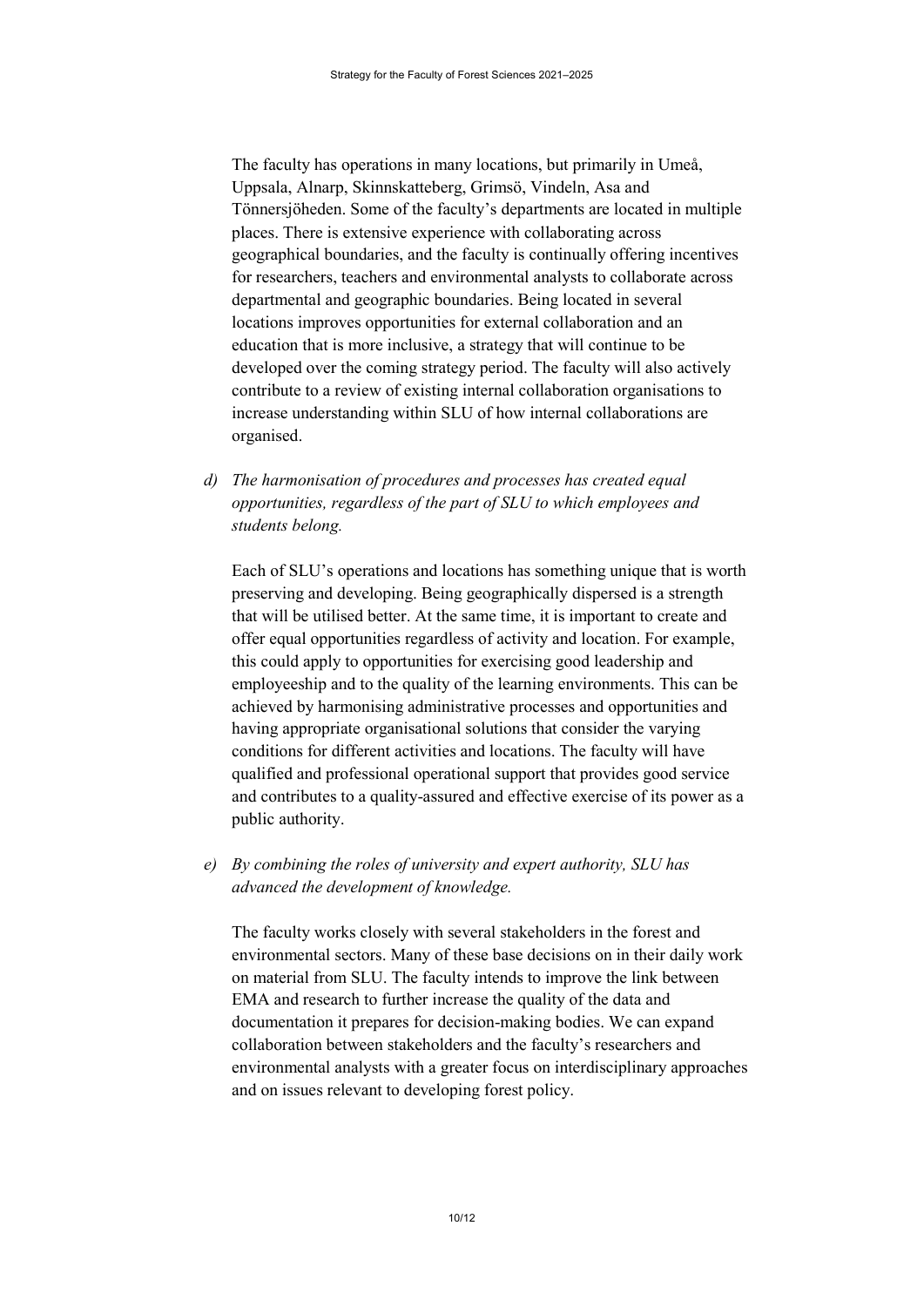# 3. Supplementary information on the objectives

# *The faculty intends to consolidate and further develop its position as a world leader in forestry research.*

The faculty supports SLU's three university-wide focus areas with an additional area dealing with the faculty's research. In recent rankings, SLU is the internationally leading university in forestry research. The faculty's goal is to maintain and strengthen that position by continuing to combine basic and application-oriented research. Pioneering results from basic research will be combined with solutions to issues that are relevant in the forest sector. Research results will benefit society through closer collaboration.

Priorities are important for maintaining and improving SLU's position. The faculty's basic view is that internationally leading research environments should be prioritised together with environments that are important for maintaining SLU's role in the sector. Collaborations with other universities and institutes are often essential for tackling interdisciplinary issues. New initiatives are relevant for developing research within the focus areas SLU's next steps for sustainable development and SLU in the digital society.

Research infrastructure is increasingly important. The faculty will actively work to highlight infrastructures within platforms that are to be easily accessible even to researchers outside the faculty. Similarly, we anticipate that the faculty's researchers will increasingly be able to use national and regional infrastructures provided by third parties. Increasing coordination of infrastructures at the faculty, within SLU and nationally is necessary to ensure resources are sufficient. Financing of infrastructure is a challenge for both SLU and other universities.

Attracting talent and expertise is a crucial issue. Incentives are needed for attracting and utilising the best possible staff despite limited government funding. Many researchers apply to SLU because of our reputation as an internationally leading university. To remain attractive, SLU must find ways to retain successful young researchers, who may be tempted by professorships at other universities. As such, the faculty considers it vital to develop procedures that promote talented researchers/teachers to professorships more than currently occurs, since there is a demand for professorships and they often open doors to collaborations and research resources. Career opportunities for younger researchers and other employees must also be more clearly discussed. For example, the benefits of conducting research in Sweden should be better described for international recruitments. New ways of working to attract internationally leading researchers to Sweden are also needed.